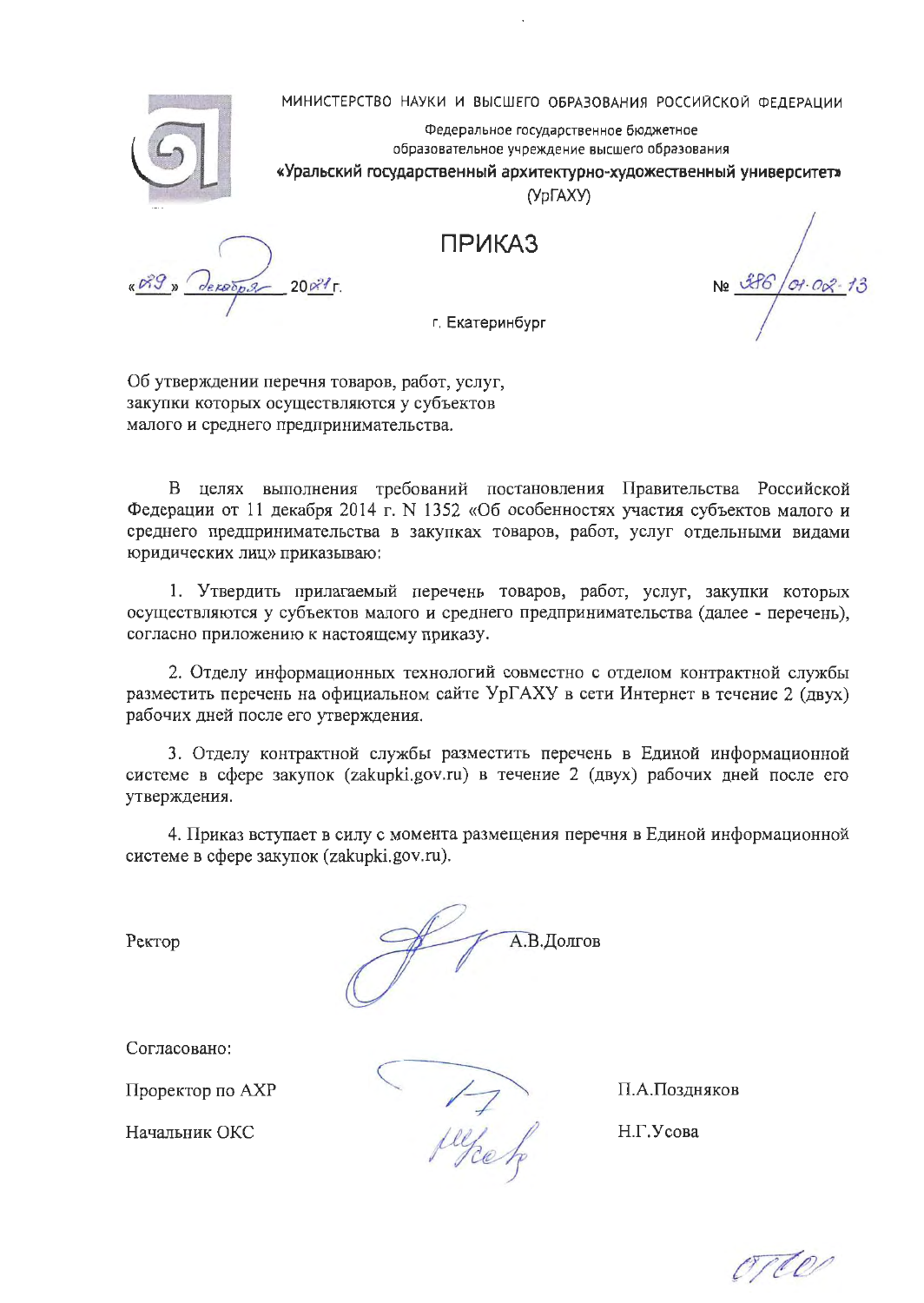Приложение № 1 к приказу № <u>Э</u>З6 от 2021. 07 2021  $0 + 00 - 15$ 

## **ПЕРЕЧЕНЬ**

## ТОВАРОВ, РАБОТ, УСЛУГ, ЗАКУПКИ КОТОРЫХ ОСУЩЕСТВЛЯЮТСЯ У СУБЪЕКТОВ МАЛОГО И СРЕДНЕГО ПРЕДПРИНИМАТЕЛЬСТВА

| Код по ОКПД2 | Наименование товаров, работ, услуг                                                                                                                  |
|--------------|-----------------------------------------------------------------------------------------------------------------------------------------------------|
| 17.12.14.110 | Бумага для печати                                                                                                                                   |
| 17.22.11.110 | Бумага туалетная из бумажной массы, бумаги, целлюлозной<br>ваты и целлюлозных волокон и полотна из целлюлозных<br>волокон                           |
| 17.23.13.110 | Журналы регистрационные из бумаги или картона                                                                                                       |
| 17.23.13.130 | Скоросшиватели (папки) из бумаги или картона                                                                                                        |
| 17.23.13.190 | Принадлежности канцелярские прочие из бумаги или картона                                                                                            |
| 17.23.13.191 | Блокноты, записные книжки и книги для записей                                                                                                       |
| 17.23.13.192 | Альбомы и папки с бумагой (включая блоки)                                                                                                           |
| 17.23.13.193 | Папки и обложки из бумаги или картона                                                                                                               |
| 17.23.13.195 | Тетради общие                                                                                                                                       |
| 17.23.13.199 | Принадлежности канцелярские прочие из бумаги или картона,<br>не включенные в другие группировки                                                     |
| 17.23.14.110 | Бумага прочая, используемая для письма или печати или<br>прочих графических целей, тисненая, гофрированная или<br>перфорированная                   |
| 18.11.10.000 | Услуги по печатанию газет                                                                                                                           |
| 18.12.14.000 | Услуги по печатанию книг, географических карт,<br>гидрографических или аналогичных карт всех видов,<br>репродукций, чертежей и фотографий, открыток |
| 20.41.31.110 | Мыло туалетное твердое                                                                                                                              |
| 20.41.31.130 | Мыло туалетное жидкое                                                                                                                               |
| 22.11.11.000 | Шины и покрышки пневматические для легковых автомобилей<br>новые                                                                                    |
| 22.19.60.110 | Перчатки резиновые                                                                                                                                  |
| 22.23.14.130 | Ставни, жалюзи и аналогичные изделия и их комплектующие<br>(запасные части) пластмассовые                                                           |
| 22.29.25.000 | Принадлежности канцелярские или школьные пластмассовые                                                                                              |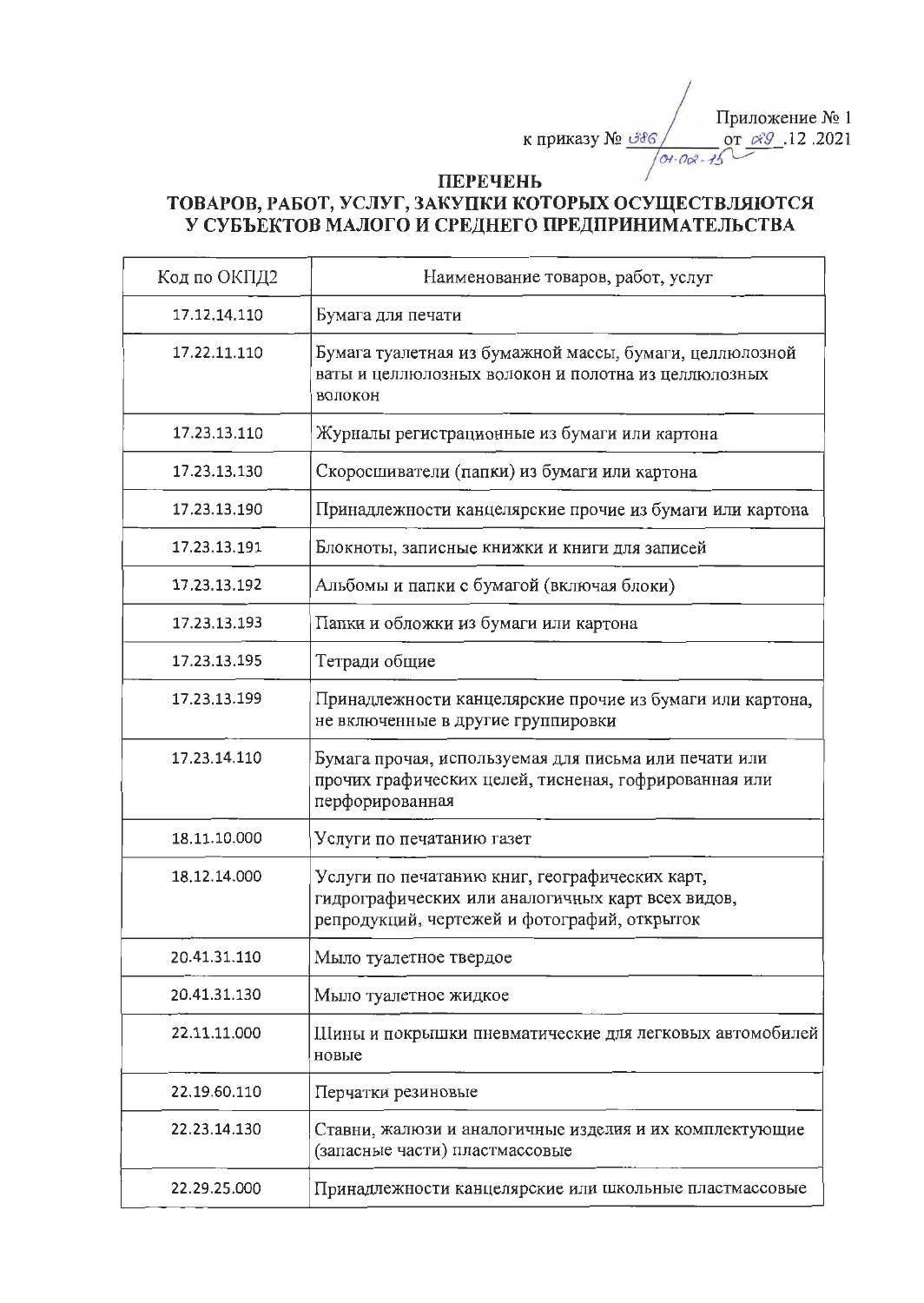| 25.71.11.120 | Ножницы                                                                                                                                                                                                                                                       |
|--------------|---------------------------------------------------------------------------------------------------------------------------------------------------------------------------------------------------------------------------------------------------------------|
| 25.71.11.130 | Лезвия для ножей и ножниц                                                                                                                                                                                                                                     |
| 25.93.14.120 | Кнопки                                                                                                                                                                                                                                                        |
| 26.20.11.110 | Компьютеры портативные массой не более 10 кг, такие как<br>ноутбуки, планшетные компьютеры, карманные компьютеры,<br>в том числе совмещающие функции мобильного телефонного<br>аппарата                                                                       |
| 26.20.13.000 | Машины вычислительные электронные цифровые,<br>содержащие в одном корпусе центральный процессор и<br>устройство ввода и вывода, объединенные или нет для<br>автоматической обработки данных                                                                   |
| 26.20.15.000 | Машины вычислительные электронные цифровые прочие,<br>содержащие или не содержащие в одном корпусе одно или два<br>из следующих устройств для автоматической обработки<br>данных: запоминающие устройства, устройства ввода,<br>устройства вывода             |
| 26.20.16.110 | Клавиатуры                                                                                                                                                                                                                                                    |
| 26.20.16.140 | Терминалы ввода/вывода данных                                                                                                                                                                                                                                 |
| 26.20.16.190 | Устройства ввода/вывода данных прочие                                                                                                                                                                                                                         |
| 26.20.17.110 | Мониторы, подключаемые к компьютеру                                                                                                                                                                                                                           |
| 26.20.18.000 | Устройства периферийные с двумя или более функциями:<br>печать данных, копирование, сканирование, прием и передача<br>факсимильных сообщений                                                                                                                  |
| 26.20.40.190 | Комплектующие и запасные части для вычислительных машин<br>прочие, не включенные в другие группировки                                                                                                                                                         |
| 26.20.40.130 | Инструменты и принадлежности для вычислительных машин                                                                                                                                                                                                         |
| 26.30.11.110 | Средства связи, выполняющие функцию систем коммутации                                                                                                                                                                                                         |
| 26.30.23.000 | Аппараты телефонные прочие, устройства и аппаратура для<br>передачи и приема речи, изображений или других данных,<br>включая оборудование коммуникационное для работы в<br>проводных или беспроводных сетях связи (например,<br>локальных и глобальных сетях) |
| 26.30.50.110 | Приборы и аппаратура для систем охранной сигнализации                                                                                                                                                                                                         |
| 27.51.24.110 | Электрочайники                                                                                                                                                                                                                                                |
| 28.23.12.220 | Калькуляторы электронные                                                                                                                                                                                                                                      |
| 28.23.25.000 | Части и принадлежности прочих офисных машин                                                                                                                                                                                                                   |
| 28.23.26.000 | Части и принадлежности фотокопировальных аппаратов                                                                                                                                                                                                            |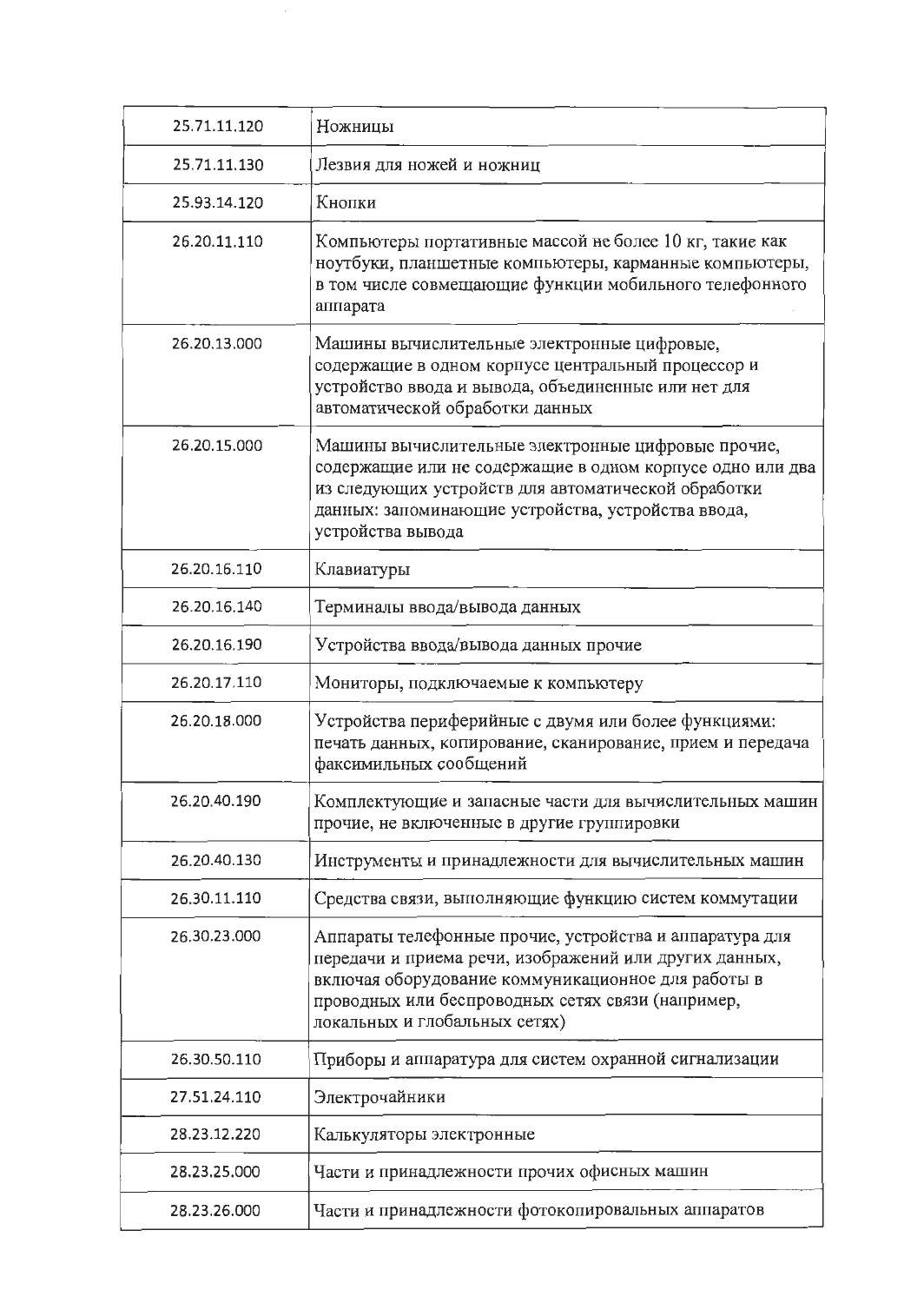| 28.25.12.130 | Кондиционеры бытовые                                                                                                                                                           |
|--------------|--------------------------------------------------------------------------------------------------------------------------------------------------------------------------------|
| 31.01.12.110 | Столы письменные деревянные для офисов,<br>административных помещений                                                                                                          |
| 31.01.11.122 | Шкафы архивные металлические                                                                                                                                                   |
| 31.01.11.130 | Стеллажи офисные металлические                                                                                                                                                 |
| 31.01.11.150 | Мебель для сидения, преимущественно с металлическим<br>каркасом                                                                                                                |
| 31.01.12.130 | Шкафы офисные деревянные                                                                                                                                                       |
| 31.01.12.150 | Тумбы офисные деревянные                                                                                                                                                       |
| 31.01.12.160 | Мебель для сидения, преимущественно с деревянным<br>каркасом                                                                                                                   |
| 31.01.12.190 | Мебель офисная деревянная прочая                                                                                                                                               |
| 31.09.11.120 | Стеллажи, стойки, вешалки металлические                                                                                                                                        |
| 32.91.11.000 | Метлы и щетки для домашней уборки                                                                                                                                              |
| 32.99.12.110 | Ручки шариковые                                                                                                                                                                |
| 32.99.12.130 | Карандаши механические                                                                                                                                                         |
| 32.99.13.122 | Авторучки шариковые                                                                                                                                                            |
| 32.99.15.000 | Карандаши простые и цветные с грифелями в твердой<br>оболочке                                                                                                                  |
| 33.12.16.000 | Услуги по ремонту и техническому обслуживанию офисных<br>машин и оборудования, кроме компьютеров и периферийного<br>оборудования                                               |
| 33.12.19.00  | Услуги по ремонту и техническому обслуживанию прочего<br>оборудования общего назначения, не включенного в другие<br>группировки                                                |
| 33.14.19.000 | Услуги по ремонту и техническому обслуживанию прочего<br>профессионального электрического оборудования                                                                         |
| 36.00.11.000 | Вода питьевая                                                                                                                                                                  |
| 43.22.12.150 | Работы по монтажу вентиляционного, холодильного<br>оборудования или оборудования для кондиционирования<br>воздуха в жилых зданиях, компьютерных центрах, офисах и<br>магазинах |
| 43.29.19.130 | Работы по монтажу ставней и навесов                                                                                                                                            |
| 43.31.10.110 | Работы штукатурные внешние и внутренние с применением<br>штукатурных сеток и дранок                                                                                            |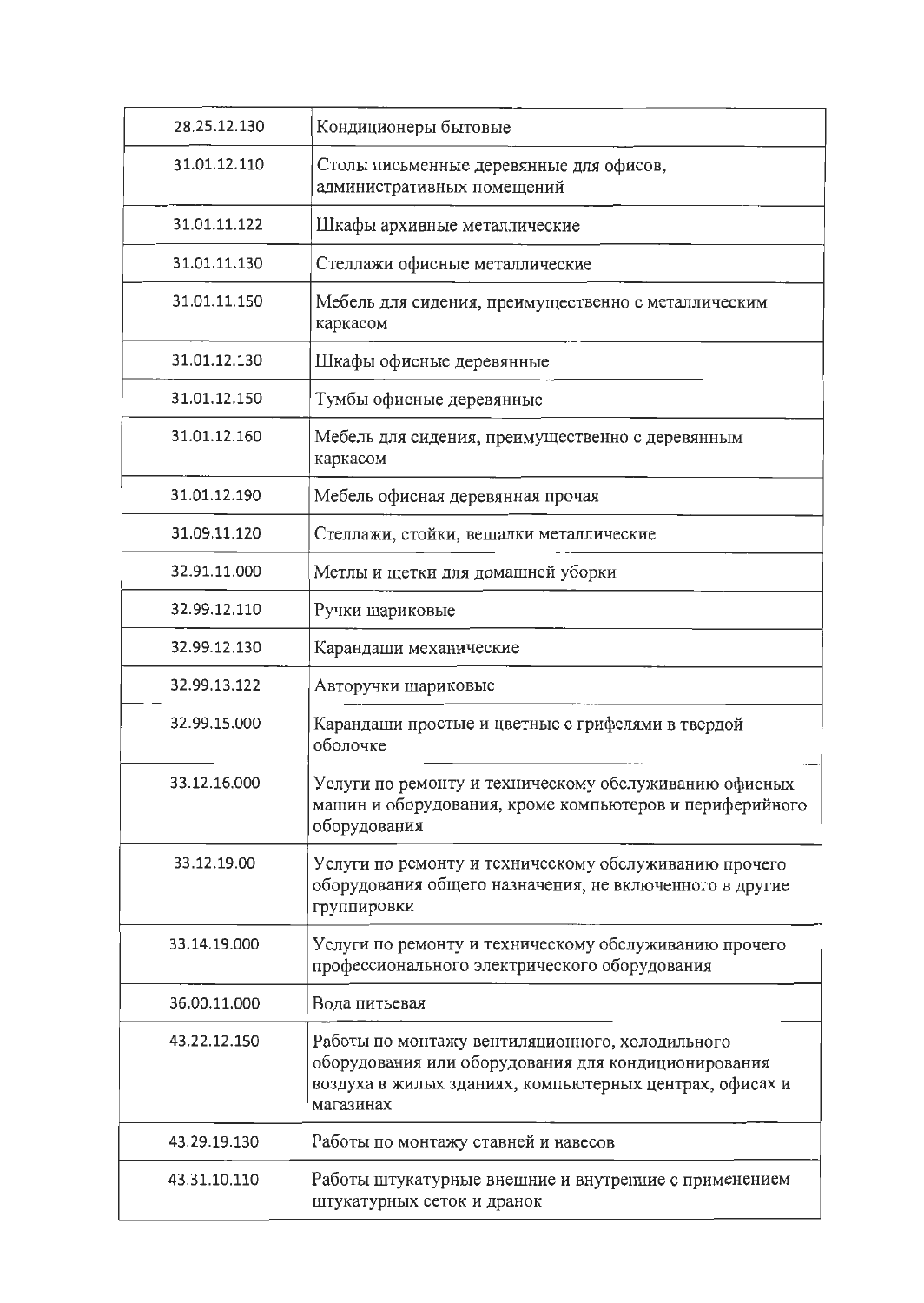| 43.32.10.110 | Работы по установке дверных и оконных блоков и коробок,<br>навеске дверных полотен (кроме дверей автоматического<br>действия и вращающихся дверей), окон, оконных створок,<br>планчатых створок, дверей гаражного типа и т.п. из любых<br>материалов |
|--------------|------------------------------------------------------------------------------------------------------------------------------------------------------------------------------------------------------------------------------------------------------|
| 43.33.10.000 | Работы по облицовке полов и стен плитками                                                                                                                                                                                                            |
| 43.33.29.110 | Работы по укладке ковровых покрытий, линолеума и прочих<br>гибких материалов для покрытия полов                                                                                                                                                      |
| 43.33.29.130 | Работы по оклейке стен обоями и устройство покрытий стен из<br>прочих гибких отделочных материалов                                                                                                                                                   |
| 43.34.10.110 | Работы малярные во внутренних помещениях зданий                                                                                                                                                                                                      |
| 43.99.90.190 | Работы строительные специализированные прочие, не<br>включенные в другие группировки                                                                                                                                                                 |
| 45.20.11.100 | Услуги по обычному (текущему) техническому обслуживанию<br>легковых автомобилей и легких грузовых автотранспортных<br>средств, кроме услуг по ремонту электрооборудования, шин и<br>кузовов                                                          |
| 45.20.11.200 | Услуги по ремонту легковых автомобилей и легких грузовых<br>автотранспортных средств, кроме услуг по ремонту<br>электрооборудования, шин и кузовов                                                                                                   |
| 45.20.30.000 | Мойка автотранспортных средств, полирование и аналогичные<br>услуги                                                                                                                                                                                  |
| 53.10.11.000 | Услуги почтовой связи общего пользования, связанные с<br>газетами и прочими периодическими изданиями                                                                                                                                                 |
| 53.20.11.190 | Услуги по курьерской доставке различными видами<br>транспорта прочие                                                                                                                                                                                 |
| 58.11.12.000 | Книги печатные профессиональные, технические и научные                                                                                                                                                                                               |
| 58.11.19.000 | Книги, брошюры, листовки печатные прочие и подобные<br>печатные материалы                                                                                                                                                                            |
| 58.11.30.120 | Книги профессиональные, технические и научные в<br>электронной форме                                                                                                                                                                                 |
| 58.11.30.190 | Книги, брошюры, листовки печатные прочие и подобные<br>материалы в электронной форме                                                                                                                                                                 |
| 58.13.10.000 | Газеты печатные                                                                                                                                                                                                                                      |
| 58.13.20.000 | Газеты электронные                                                                                                                                                                                                                                   |
| 58.14.19.000 | Журналы печатные прочие и периодические издания                                                                                                                                                                                                      |
| 58.14.20.000 | Журналы и периодические издания электронные                                                                                                                                                                                                          |
|              |                                                                                                                                                                                                                                                      |